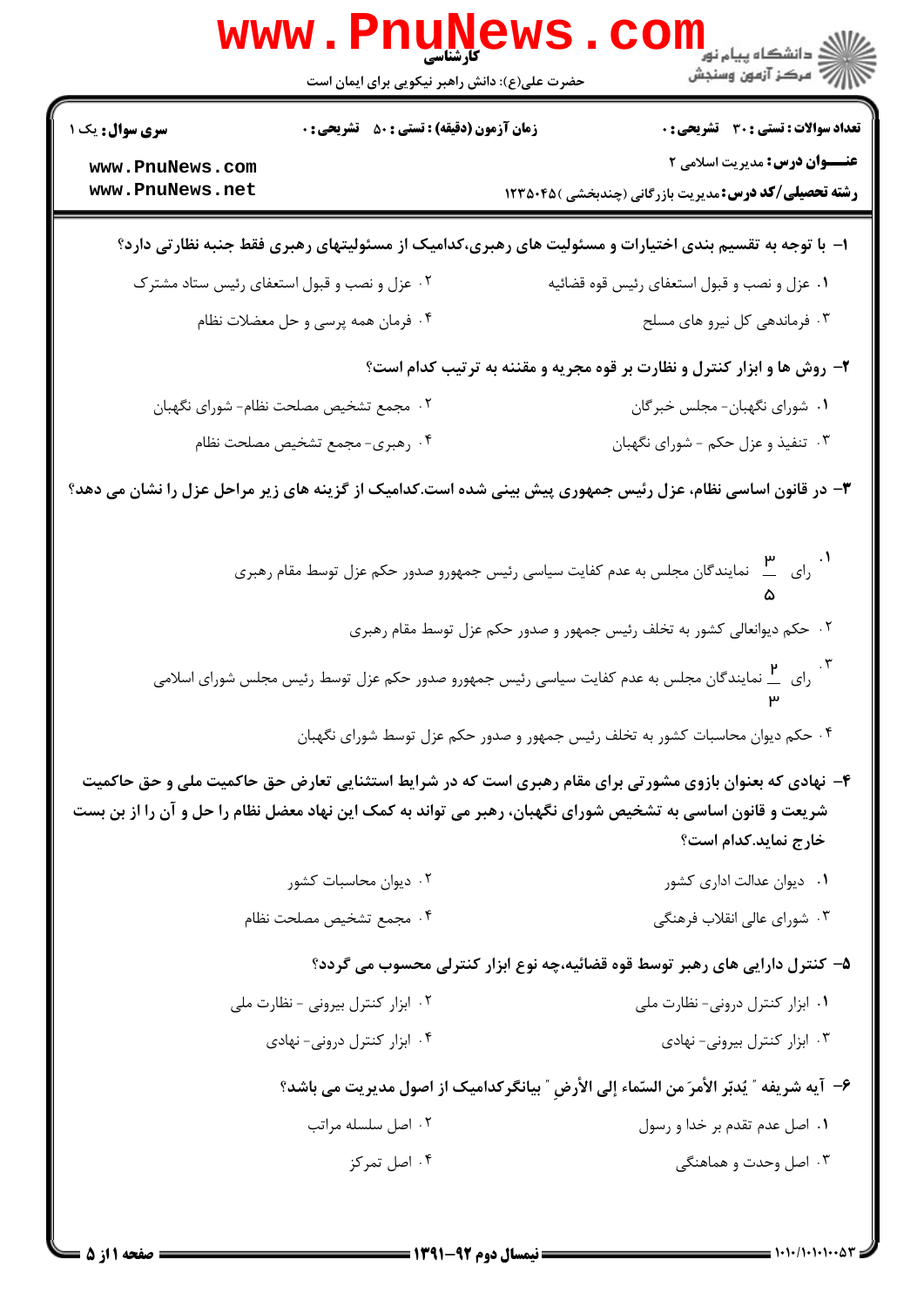|                                           | WWW . F<br>کارشناسی<br>حضرت علی(ع): دانش راهبر نیکویی برای ایمان است                                                                                                                                  |                   | ڪ دانشڪاه پيام نور "<br>۾ مرڪز آزمون وسنڊش                                                                                            |
|-------------------------------------------|-------------------------------------------------------------------------------------------------------------------------------------------------------------------------------------------------------|-------------------|---------------------------------------------------------------------------------------------------------------------------------------|
| <b>سری سوال : ۱ یک</b><br>www.PnuNews.com | زمان آزمون (دقیقه) : تستی : ۵۰٪ تشریحی : ۰                                                                                                                                                            |                   | <b>تعداد سوالات : تستی : 30 ٪ تشریحی : 0</b><br><b>عنـــوان درس:</b> مدیریت اسلامی ۲                                                  |
| www.PnuNews.net                           |                                                                                                                                                                                                       |                   | <b>رشته تحصیلی/کد درس:</b> مدیریت بازرگانی (چندبخشی )۱۲۳۵۰۴۵                                                                          |
|                                           | ۷– کدامیک از اصول مدیریت به انسان آرمان و هدف می دهد، به طوری که فرد می تواند به صورت خود کنترل و با انگیزه<br>درونی، رفتار و نیت عملکرد خود را در انجام خوبی ها و ترک بدی و حرام اصلاح و مراقبت کند؟ |                   |                                                                                                                                       |
|                                           | ۰۲ اصل خدا محوری                                                                                                                                                                                      |                   | ۰۱ اصل درون گرایی                                                                                                                     |
|                                           | ۰۴ اصل آخرت گرایی                                                                                                                                                                                     |                   | ٠٣ اصل آموزش در جهت تغييرات باطني انسانها                                                                                             |
|                                           | ۸– ایجاد هماهنگی در عمل، میان سلسله مراتب مدیریت و زیر مجموعه آن، و زیرمجموعه ها با یکدیگر را چه می نامند؟                                                                                            |                   |                                                                                                                                       |
| ۰۴ وحدت در روش                            | ۰۳ وحدت در تعامل                                                                                                                                                                                      | ۰۲ وحدت در عمل    | ۰۱ وحدت در رهبری                                                                                                                      |
|                                           |                                                                                                                                                                                                       |                   | ۹- کدامیک از گزینه های زیر از اصول مدیریت اسلامی شهید بهشتی است؟                                                                      |
|                                           | ۰۲ اصل یکپارچگی مدیریت جامعه                                                                                                                                                                          |                   | ۰۱ اصل رعایت امر به معروف و نهی از منکر                                                                                               |
|                                           | ۰۴ اصل بنیادین خدا محوری و غیب باوری                                                                                                                                                                  |                   | ۰۳ اصل عاقبت انديش بودن                                                                                                               |
|                                           | پشت کند و توجه ننماید، حیران خواهد شد "، بیانگر کدام یک از فواید برنامه ریزی است؟                                                                                                                     |                   | ۱۰- این سخن حضرت علی(ع) که می فرمایند: ″ کسی که به استقبال کارها برود، بینا و آگاه خواهد شد و کسی که به کارها                         |
|                                           | ۰۲ مانع ندامت                                                                                                                                                                                         |                   | ۰۱ حلال مشکلات                                                                                                                        |
|                                           | ۰۴ آینده نگری و دور اندیشی                                                                                                                                                                            |                   | ۰۳ استفاده بهتر از امکانات                                                                                                            |
|                                           | 11- تعبیر اسلام از عبارت: ٪ مسلمان گمشده ای در بیابان که در آنجا به خیال آب دنبال سرابی می رود و هرگز به کمال و                                                                                       |                   | سعادت نمی رسد ″ به چیست؟                                                                                                              |
| ۰۴ مسلمان بی برنامه                       | ۰۳ مسلمان بی هدف                                                                                                                                                                                      | ۰۲ مسلمان بی امام | ٠١ مسلمان غافل                                                                                                                        |
|                                           |                                                                                                                                                                                                       |                   | ١٢−   آيه شريفه ″و لقد  بَعثنا في كُلّ  أمّه رسولاً أنِ اعبدوا اللهَ و اجتنبوا الطاغوتَ ″مربوط به كداميك از بحثهاى هدايت الهي<br>است؟ |
|                                           | ۰۲ تعلیم کتاب و حکمت                                                                                                                                                                                  |                   | ۰۱ هدایت انسان به پرستش خداوند یکتا                                                                                                   |
|                                           | ۰۴ تزکیه                                                                                                                                                                                              |                   | ۰۳ دوري از طاغوت                                                                                                                      |
|                                           |                                                                                                                                                                                                       |                   | ۱۳- این سخن حضرت علی(ع ) : ″ ِلکلّ شیءٍ حیله″ مربوط به کدامیک از لوازم برنامه ریزی است؟                                               |
|                                           | ۰۲ تفکر                                                                                                                                                                                               |                   | ۰۱ اعتقاد به امکان حل مشکل                                                                                                            |
|                                           | ۰۴ استفاده از روند گذشته                                                                                                                                                                              |                   | ۰۳ فريب نخوردن                                                                                                                        |
|                                           |                                                                                                                                                                                                       |                   |                                                                                                                                       |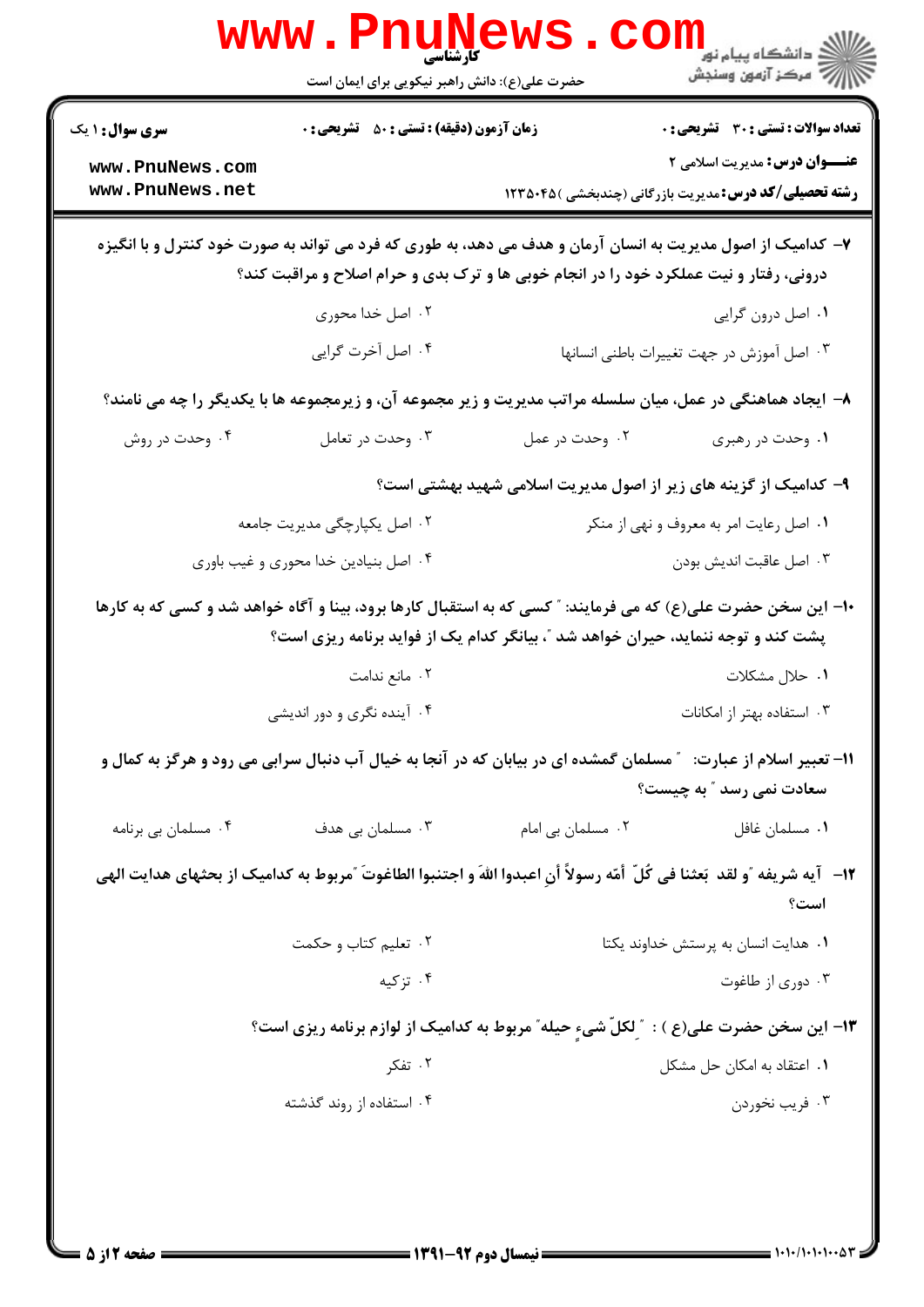|                                                                                                                                                                                                                                         | <b>WWW.PNUNews</b><br>حضرت علی(ع): دانش راهبر نیکویی برای ایمان است |                                               | ڪ دانشڪاه پيا <sub>م</sub> نور<br><mark>√</mark> مرڪز آزمون وسنڊش                                                                                                                                                                                                                                                                                                                                                     |  |
|-----------------------------------------------------------------------------------------------------------------------------------------------------------------------------------------------------------------------------------------|---------------------------------------------------------------------|-----------------------------------------------|-----------------------------------------------------------------------------------------------------------------------------------------------------------------------------------------------------------------------------------------------------------------------------------------------------------------------------------------------------------------------------------------------------------------------|--|
| <b>سری سوال : ۱ یک</b>                                                                                                                                                                                                                  | <b>زمان آزمون (دقیقه) : تستی : 50 ٪ تشریحی : 0</b>                  |                                               | <b>تعداد سوالات : تستی : 30 ٪ تشریحی : 0</b>                                                                                                                                                                                                                                                                                                                                                                          |  |
| www.PnuNews.com<br>www.PnuNews.net                                                                                                                                                                                                      |                                                                     |                                               | <b>عنـــوان درس:</b> مدیریت اسلامی ۲<br><b>رشته تحصیلی/کد درس:</b> مدیریت بازرگانی (چندبخشی )۲۳۵۰۴۵ (                                                                                                                                                                                                                                                                                                                 |  |
| ۱۴– هشدار برای فرجام کردار زشت و ترس از نتیجه عمل به عنوان یک محرک در نظام انگیزشی اسلامی، مربوط به کدامیک از                                                                                                                           |                                                                     |                                               | نیازهای زیر است؟                                                                                                                                                                                                                                                                                                                                                                                                      |  |
|                                                                                                                                                                                                                                         | ۰۲ نیاز های اجتماعی                                                 |                                               | ۰۱ نیازهای فیزیولوژیکی                                                                                                                                                                                                                                                                                                                                                                                                |  |
|                                                                                                                                                                                                                                         | ۰۴ نیازهای ایمنی و امنیت                                            |                                               | ۰۳ نیاز به قدرت                                                                                                                                                                                                                                                                                                                                                                                                       |  |
|                                                                                                                                                                                                                                         |                                                                     |                                               | ۱۵– از دیدگاه شهید مطهری، منشاءکدام نوع فعالیت ها ایمان است؟                                                                                                                                                                                                                                                                                                                                                          |  |
| ۰۴ فعالیتهای مادی                                                                                                                                                                                                                       | ۰۳ فعالیتهای تکمیلی                                                 | ٢. فعاليتهاى التذاذي                          | ٠١ فعاليتهاى تدبيرى                                                                                                                                                                                                                                                                                                                                                                                                   |  |
| ۱۶– از دیدگاه علامه محمد تقی جعفری کدام نوع از انگیزشها، فراگیر ترین انگیزشهای مدیریت در جهان غرب معاصر محسوب<br>می شود؟                                                                                                                |                                                                     |                                               |                                                                                                                                                                                                                                                                                                                                                                                                                       |  |
|                                                                                                                                                                                                                                         |                                                                     |                                               | ۰۱ انگیزش ناشی از احساس برتری بر دیگران                                                                                                                                                                                                                                                                                                                                                                               |  |
|                                                                                                                                                                                                                                         |                                                                     |                                               | ۰۲ انگیزش مستند به منفعت گرایی                                                                                                                                                                                                                                                                                                                                                                                        |  |
|                                                                                                                                                                                                                                         |                                                                     |                                               | ۰۳ انگیزش ناشی از علاقه ذاتی به مدیریت                                                                                                                                                                                                                                                                                                                                                                                |  |
|                                                                                                                                                                                                                                         |                                                                     |                                               | ۰۴ انگیزش ناشی از تخصص و سپری کردن تجارب فراوان در مسائل مدیریت                                                                                                                                                                                                                                                                                                                                                       |  |
|                                                                                                                                                                                                                                         |                                                                     |                                               | ۱۷– در کدامیک از سبکهای رهبری، رابطه خادم و مخدوم توأم با نوعی مرحمت پدرانه است؟                                                                                                                                                                                                                                                                                                                                      |  |
| ۰۴ سبک سوم                                                                                                                                                                                                                              |                                                                     | ۰۱ سبک چهارم مسال ۲۰ سبک اول مسبک دوم         |                                                                                                                                                                                                                                                                                                                                                                                                                       |  |
|                                                                                                                                                                                                                                         |                                                                     |                                               | 18– آيه شريفه ″ و اِ تّباعُ ما أَمَرَ بِه فِي كِتابِه ″ بيانگر كداميك از ويژگي هاي معيار انتصاب افراد است؟                                                                                                                                                                                                                                                                                                            |  |
|                                                                                                                                                                                                                                         | ۰۲ دانایی و توانایی داشتن                                           |                                               | ٠١ سابقه درخشان داشتن                                                                                                                                                                                                                                                                                                                                                                                                 |  |
|                                                                                                                                                                                                                                         | ۰۴ اعتقاد به خدا و تقید به اجرای فرمان او                           |                                               | ۰۳ تحمل برخورد و تحمل دیگران را داشتن                                                                                                                                                                                                                                                                                                                                                                                 |  |
| ۱۹- وقتی مدیر یک سازمان توانایی فهمیدن پیچیدگی های کل سازمان را داشته باشد، او حائز کدامیک از مهارت های سه گانه                                                                                                                         |                                                                     |                                               | مديران است؟                                                                                                                                                                                                                                                                                                                                                                                                           |  |
| ۰۴ تکنیکی                                                                                                                                                                                                                               | ۰۳ فنی $\mathcal{S}$                                                | ۰۲ انسانی                                     | ۰۱ ادراکی                                                                                                                                                                                                                                                                                                                                                                                                             |  |
| +۲- این سخن از کیست؟ ٪ از ما نیست کسی که هر روز به حساب خود نپردازد و اگر نیکی انجام داده است از خداوند فزونی<br>آن را خواهد و خدا را برای آن سپاس گوید. و اگر کار زشتی را مرتکب شده است از خداوند آمرزش آن را خواهد و توبه<br>نمايد ؒ. |                                                                     |                                               |                                                                                                                                                                                                                                                                                                                                                                                                                       |  |
| ۰۴ امام صادق(ع)                                                                                                                                                                                                                         | ۰۳ امام موسی کاظم(ع)                                                | ۰۲ پیامبر اکرم(ص)                             | ۰۱ امام علی(ع)                                                                                                                                                                                                                                                                                                                                                                                                        |  |
|                                                                                                                                                                                                                                         |                                                                     |                                               | <b>۲۱</b> – کدام نوع نظارت در قرآن تحت عنوان امر به معروف و نهی منکر مورد بحث قرار گرفته است؟                                                                                                                                                                                                                                                                                                                         |  |
| ۰۴ نظارت مستقيم                                                                                                                                                                                                                         | ۰۳ نظارت امام                                                       | ۰۲ نظارت خدا                                  | ۰۱ نظارت عامه                                                                                                                                                                                                                                                                                                                                                                                                         |  |
| ـــ صفحه 3 از 5                                                                                                                                                                                                                         |                                                                     | ـــــــــــــــ نیمسال دوم ۹۲-۱۳۹۱ ــــــــــ | $\frac{1}{1-\frac{1}{1-\frac{1}{1-\frac{1}{1-\frac{1}{1-\frac{1}{1-\frac{1}{1-\frac{1}{1-\frac{1}{1-\frac{1}{1-\frac{1}{1-\frac{1}{1-\frac{1}{1-\frac{1}{1-\frac{1}{1-\frac{1}{1-\frac{1}{1-\frac{1}{1-\frac{1}{1-\frac{1}{1-\frac{1}{1-\frac{1}{1-\frac{1}{1-\frac{1}{1-\frac{1}{1-\frac{1}{1-\frac{1}{1-\frac{1}{1-\frac{1}{1-\frac{1}{1-\frac{1}{1-\frac{1}{1-\frac{1}{1-\frac{1}{1-\frac{1}{1-\frac{1}{1-\frac{1$ |  |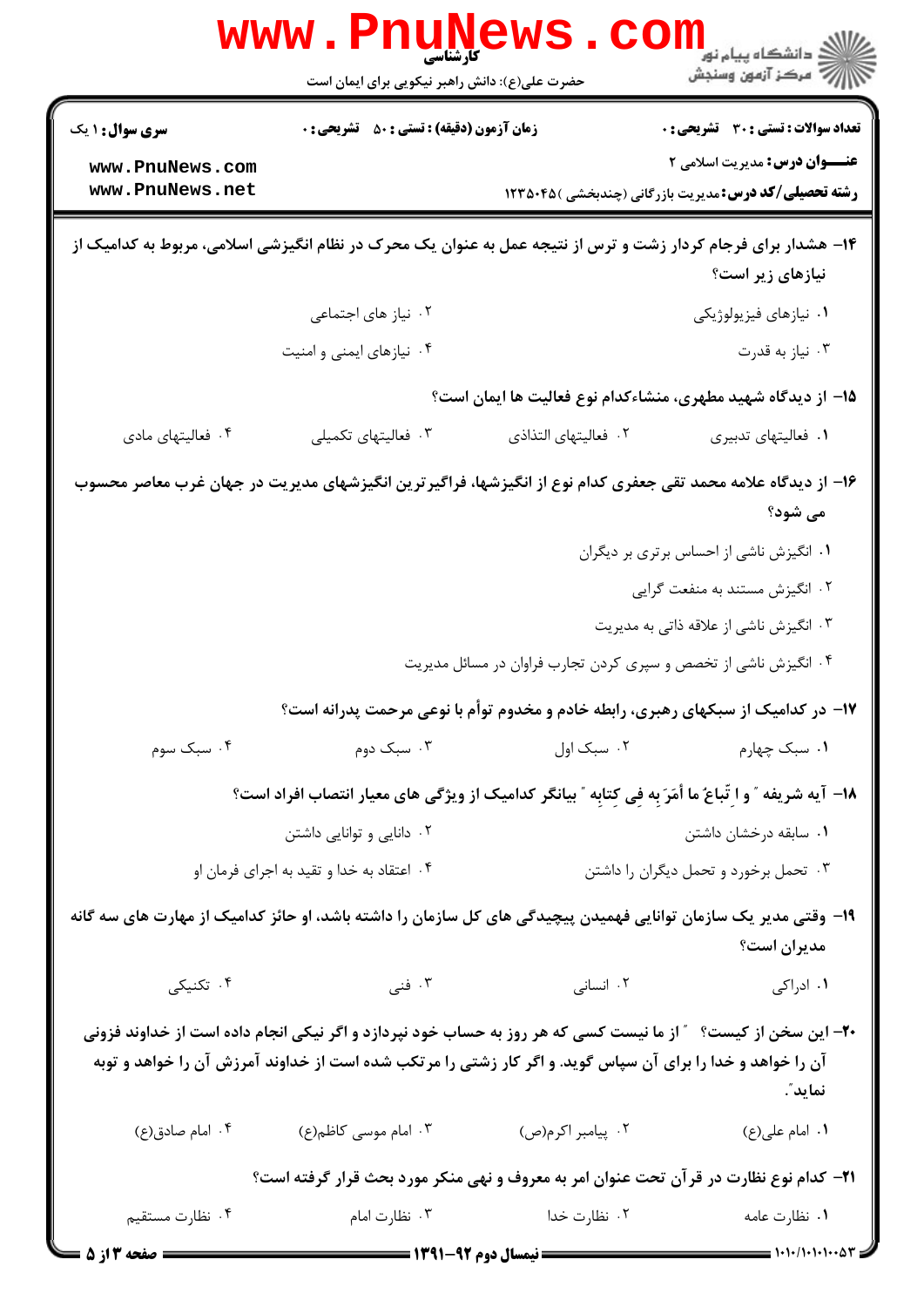|                                                                                                      | <b>www . Pn</b><br>کارشناسی<br>حضرت علی(ع): دانش راهبر نیکویی برای ایمان است |                    | ر دانشگاه پيام نور <mark>−</mark><br>ار <i>آمر</i> کز آزمون وسنجش                                                   |  |
|------------------------------------------------------------------------------------------------------|------------------------------------------------------------------------------|--------------------|---------------------------------------------------------------------------------------------------------------------|--|
| <b>سری سوال : ۱ یک</b>                                                                               | <b>زمان آزمون (دقیقه) : تستی : 50 ٪ تشریحی : 0</b>                           |                    | <b>تعداد سوالات : تستی : 30 ٪ تشریحی : 0</b>                                                                        |  |
| www.PnuNews.com<br>www.PnuNews.net                                                                   |                                                                              |                    | <b>عنـــوان درس:</b> مدیریت اسلامی ۲<br><b>رشته تحصیلی/کد درس:</b> مدیریت بازرگانی (چندبخشی )۱۲۳۵۰۴۵                |  |
| ۲۲- اجرای درست کدام اصل، همدلی و همراهی، خیرخواهی، روحیه برادری و کارتیمی را در سازمان تقویت می کند؟ |                                                                              |                    |                                                                                                                     |  |
|                                                                                                      | ۰۲ اصل حضور و شهود                                                           |                    | ۰۱ اصل امر به معروف و نهی منکر                                                                                      |  |
|                                                                                                      | ۰۴ اصل رعایت حسن اخلاق                                                       |                    | ۰۳ اصل عدالت در کنترل                                                                                               |  |
| <b>۲۳</b> – کدامیک از گزینه های زیر از معانی تقوا از دیدگاه حضرت علی(ع) <u>نمی باشد؟</u>             |                                                                              |                    |                                                                                                                     |  |
|                                                                                                      |                                                                              |                    | ۰۱ تقوا در رأس همه اخلاق قرار دارد.                                                                                 |  |
|                                                                                                      |                                                                              |                    | ۰۲ تقوا داروی شفا بخش بیماریهای قلب شما و سبب بینایی چشم دلهای شما می باشد.                                         |  |
|                                                                                                      |                                                                              |                    | ۰۳ تقوا بهترین توشه آخرت وبزرگترین وسیله سعادت است.                                                                 |  |
|                                                                                                      |                                                                              |                    | ۰۴ تقوا موجب جلوگیری از فرصت طلبی می گردد .                                                                         |  |
|                                                                                                      |                                                                              |                    | ۲۴- بهترین قاضی برای که مشخص کند؛ آیا انسان عادلانه و منصفانه برخورد می کند یا خیر، چیست؟                           |  |
| ۰۴ اعضای بدن انسان                                                                                   | ۰۳ نفس لوامه                                                                 | ۰۲ نفس مطمئنّه     | ۰۱ نفس امّاره                                                                                                       |  |
|                                                                                                      |                                                                              |                    | ۲۵- مرحله عمل به پیمان و تدوام آن به عنوان یکی از روشهای خودکنترلی فردی را چه می نامند؟                             |  |
| ۰۴ پیمان گیری                                                                                        | ۰۳ حسابرسی اعمال                                                             | ۰۲ مشارطه          | ٠١ مراقبه                                                                                                           |  |
|                                                                                                      |                                                                              |                    | ۲۶- ریشه همه گرفتاری های دنیا چیست؟                                                                                 |  |
|                                                                                                      | ۰۲ حبّ دنیا                                                                  |                    | ۰۱ ناسازگاری های طبیعی و اجتماعی                                                                                    |  |
|                                                                                                      | ۰۴ ظلم ها و تندی ها<br>۰۳ ترس از دست دادن اموال در اثر حوادث طبیعی           |                    |                                                                                                                     |  |
|                                                                                                      |                                                                              |                    | ٢٧-- آيه شريفه " الرأى ٌ كثيرً و الحزمٌ قليلٌ " مربوط به كداميك از لغزشها در تصميم گيرى است؟                        |  |
|                                                                                                      | ۰۲ ناپختگی                                                                   |                    | ٠١ تصميم گيري نسنجيده                                                                                               |  |
|                                                                                                      | ۰۴ پیروی از هوسهای نفسانی                                                    |                    | ۰۳ فريب                                                                                                             |  |
|                                                                                                      |                                                                              |                    | ۲۸- کدامیک از لوازم و ابزارتصمیم گیری موجب صرفه جویی زمان در به دست آوردن اطلاعات برای تصمیم گیری می شود؟           |  |
|                                                                                                      | ۰۲ مشورت                                                                     |                    | ۰۱ استفاده از تجارب                                                                                                 |  |
|                                                                                                      | ۰۴ رعایت خطوط کلی برنامه جامع                                                |                    | ۰۳ عاقبت اندیشی                                                                                                     |  |
|                                                                                                      |                                                                              |                    | ۲۹- پیامبر اکرم (ص) اوقات خود را به سه دسته تقسیم کرده است، این رفتار حضرت بیانگر کدام ویژگی یک مدیر اسلامی<br>است؟ |  |
| ۰۴ خود سازی                                                                                          | ۰۳ تشويق به علم                                                              | ۰۲ برخورد و معاشرت | ٠١ نظم و انضباط                                                                                                     |  |